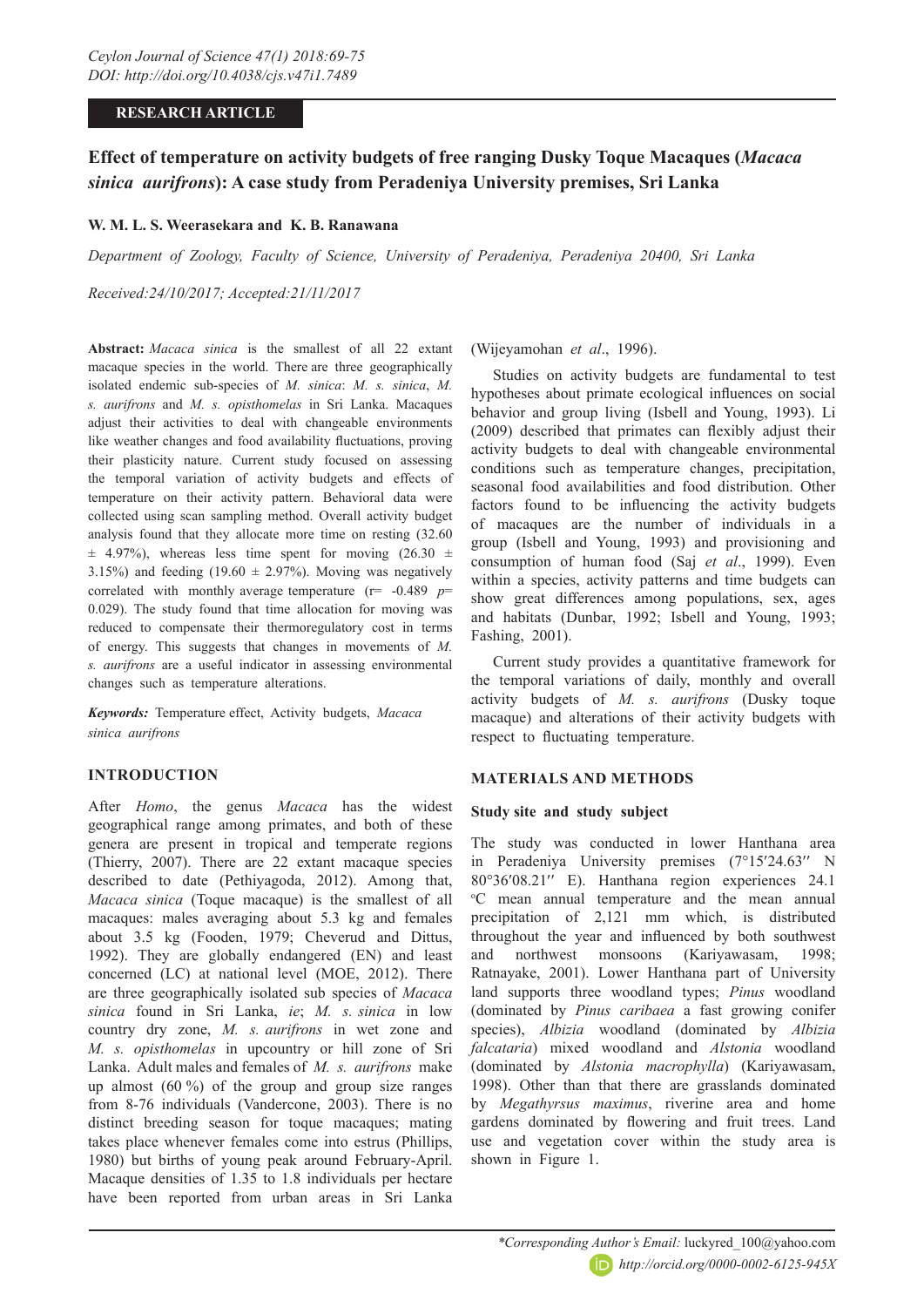

**Figure 1:** Land uses and vegetation cover of University of Peradeniya, Sri Lanka.

|  |  | Table 1: Dusky toque macaque behaviors listed in the ethogram to facilitate the scan sampling of the study troop. |  |  |  |  |  |  |  |
|--|--|-------------------------------------------------------------------------------------------------------------------|--|--|--|--|--|--|--|
|  |  |                                                                                                                   |  |  |  |  |  |  |  |

| <b>Activity</b> | <b>Justification</b>                                                                                                                                           |
|-----------------|----------------------------------------------------------------------------------------------------------------------------------------------------------------|
| Resting         | Instances when a monkey in inactive mode, usually sitting or lying down on a tree branch or ground                                                             |
| Feeding         | Instances when a monkey plucks food item, ingesting, masticating and swallowing                                                                                |
| Moving          | Any locomotor behavior including walking, running or climbing that results its spatial position                                                                |
| Mating          | Instances when two opposite sexes copulate                                                                                                                     |
| Grooming        | Instances when a monkey uses its hands to explore or to clean the body of another monkey                                                                       |
| Social-play     | Chasing, hitting, wrestling and other vigorous activities involving exaggerated movements and gestures                                                         |
| Vigilant        | by $\geq$ 2 monkeys that were clearly interacting with each other in a non-aggressive manner<br>Instances when a monkey peers intensely in a certain direction |
| Aggression      | Instances when a monkey chased, bit, grabbed, threatened another monkey                                                                                        |
| Self-grooming   | When a monkey engaged with scratching, cleaning oneself                                                                                                        |
| Other           | Activities that do not fit to these ten categories                                                                                                             |

The study focused on *M. s. aurifrons*. Out of 6-5 macaque troops inhabited in the University premises, only one troop was observed as the study troop due several circumstances. The study troop contained 30-34 individuals throughout the study period. Facial marking patterns and other morphological features including fur colour and tail variations were used to identify individuals in the study troop.

### **Collection of Behavioral data**

Ethograms were used as a tool to construct activity budgets. Dusky toque macaques were engaged in a diverse set of activities (Table 1). Resting, moving and feeding were considered as their main activities.

Mating, grooming and social play were categorized under social activities and vigilant, aggression and selfgrooming were considered as other activities.

Data were collected 4-5 days/month using scan sampling method (Altmann, 1974) from the dawn until dusk (0700 hour-1700 hour) for five consecutive months, from February to June 2016. Only whole day follows were taken to the analysis and January was omitted due to low data collection. Each scan lasted for  $\leq$ 3 minutes for every 10 minute interval (Vandercone *et al*., 2012). All age and sex classes were included in each scan, which comprised of many adults and sub-adult individuals (Vandercone *et al*., 2012). Infant activities were not included because they usually stay tied up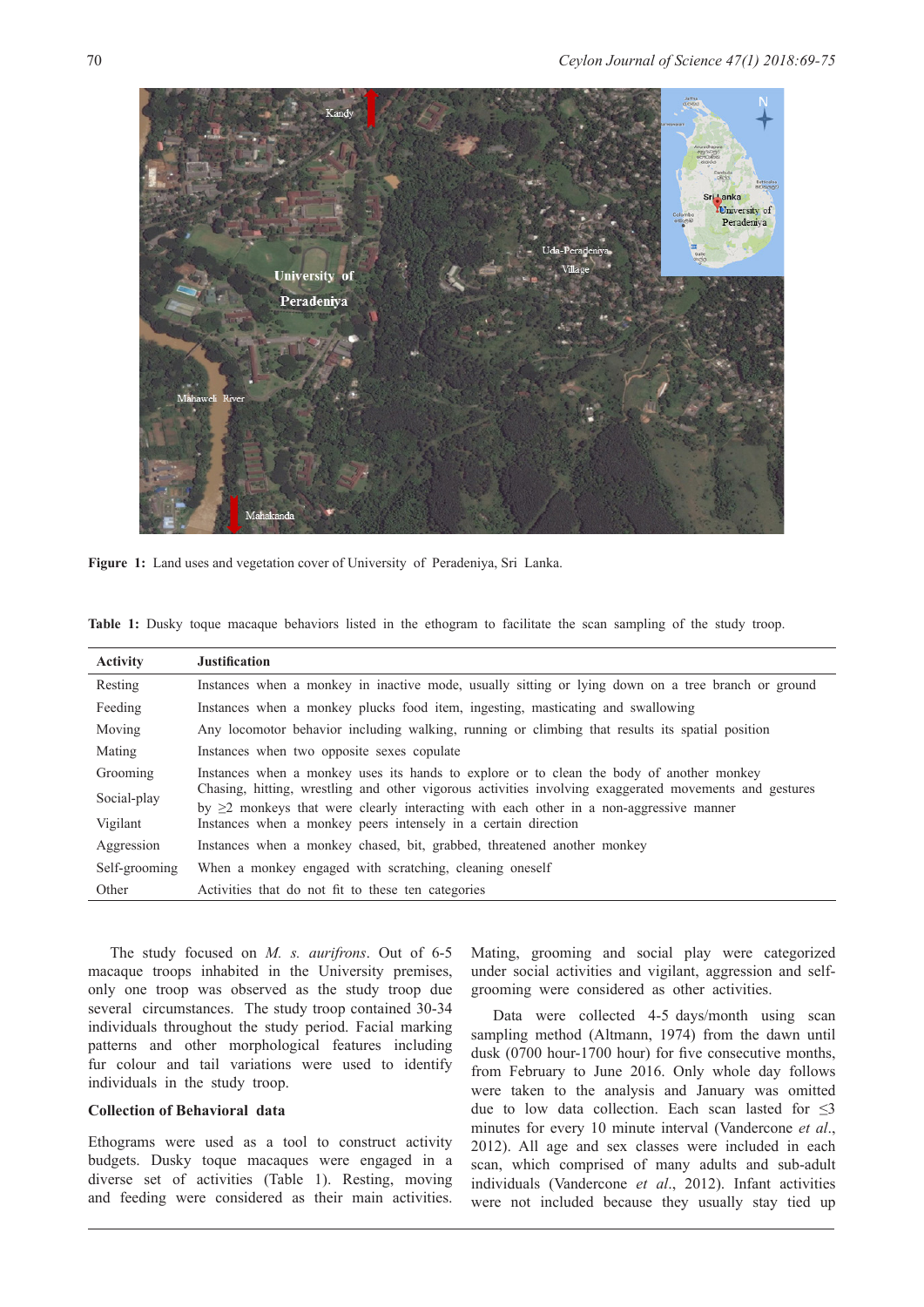

**Figure 2:** Monthly average temperature variations in the study period in 2016 recorded at the weather station installed at the Department of Geography, University of Peradeniya, Sri Lanka.

with their mother. When an individual was spotted, first activity that last >3 seconds was recorded to minimize over-representation of eye-catching ephemeral activities (Fashing, 2001).

#### **Weather data**

Temperature for January to June 2016 was obtained from the station located at the Department of Geography, University of Peradeniya, Sri Lanka (Figure 2).

### *Statistical analyses*

Activity budget data were analyzed under three sections as overall activity budget, monthly activity budgets and daily activity budgets (Shanee and Shanee, 2011). Activity budget data were treated with non-parametric tests, since data were not normally distributed and percentage values were taken for the statistical analysis.

Overall activity budget for the entire study period was calculated. Kruskal-Wallis test (H) was performed for overall activity budget to check the differences in time allocation of separate activities. Mann- Whitney U tests (U) was performed for pairwise comparisons when the Kruskal-Wallis test indicated significant differences between them (Li, 2009).

Monthly activity budgets were constructed for five consecutive months. Kruskal-Wallis test was performed to analyze for monthly activity budget to check differences in time allocation of five activity types throughout the study period. Spearman's correlation coefficient (r) was calculated to assess the relationship between monthly average temperature and time allocation for activities.

Daily activity budgets were calculated on the basis of hourly intervals from 0700 hour to 1700 hour, and they were analyzed by hourly changes in activity types

among five months using Kruskal-Wallis test for the study period. All statistical analyses were performed using Minitab 17.1.0 (©2013 Minitab Inc.). Statistical significance was set at *p≤0.05*.

### **RESULTS AND DISCUSSION**

A total of 202 observation hours of the study troop comprising of 1,152 scans and 5,886 behavioral records are made. The amount of time devote to different activities vary throughout the sample period. Time allocation variations are significant for different activities (H=  $22.74$   $p=$  0.001). Overall activity budget of the study troop with reference to five categories of activities (rest, move, feed, social, other) shows in Figure 3. Mann-Whitney U test shows that five types of activities are significantly different from each other (rest and move:  $U= 38$   $p= 0.036$ , social and other: U= 15 *p*= 0.012, all other pair wise possibilities: U= 40  $p$ = 0.012). The study found that time is an important resource to *M. s. aurifrons*. The study has been carried out on the basis of entire toque macaque troop with reference to five major activities. Low visibility, habitat complexity and low labor intensity do not allow following the focal animal sampling method (Altman, 1974). Therefore, scan sampling method (Altman, 1974) is found to be the best suited method for this study in order to construct activity budgets of free ranging *M. s. aurifrons*. Researchers have studied activity budgets extensively in different primate species because, they reflect the different constraints on timeenergy balances, or the species' ability to survive under the ecological limits of their tolerance determinants of activity budgets (Xiang *et al*., 2010). However, relatives of *M. s. aurifrons* seemed to have different activity budgets in comparison to the current study (Table 2).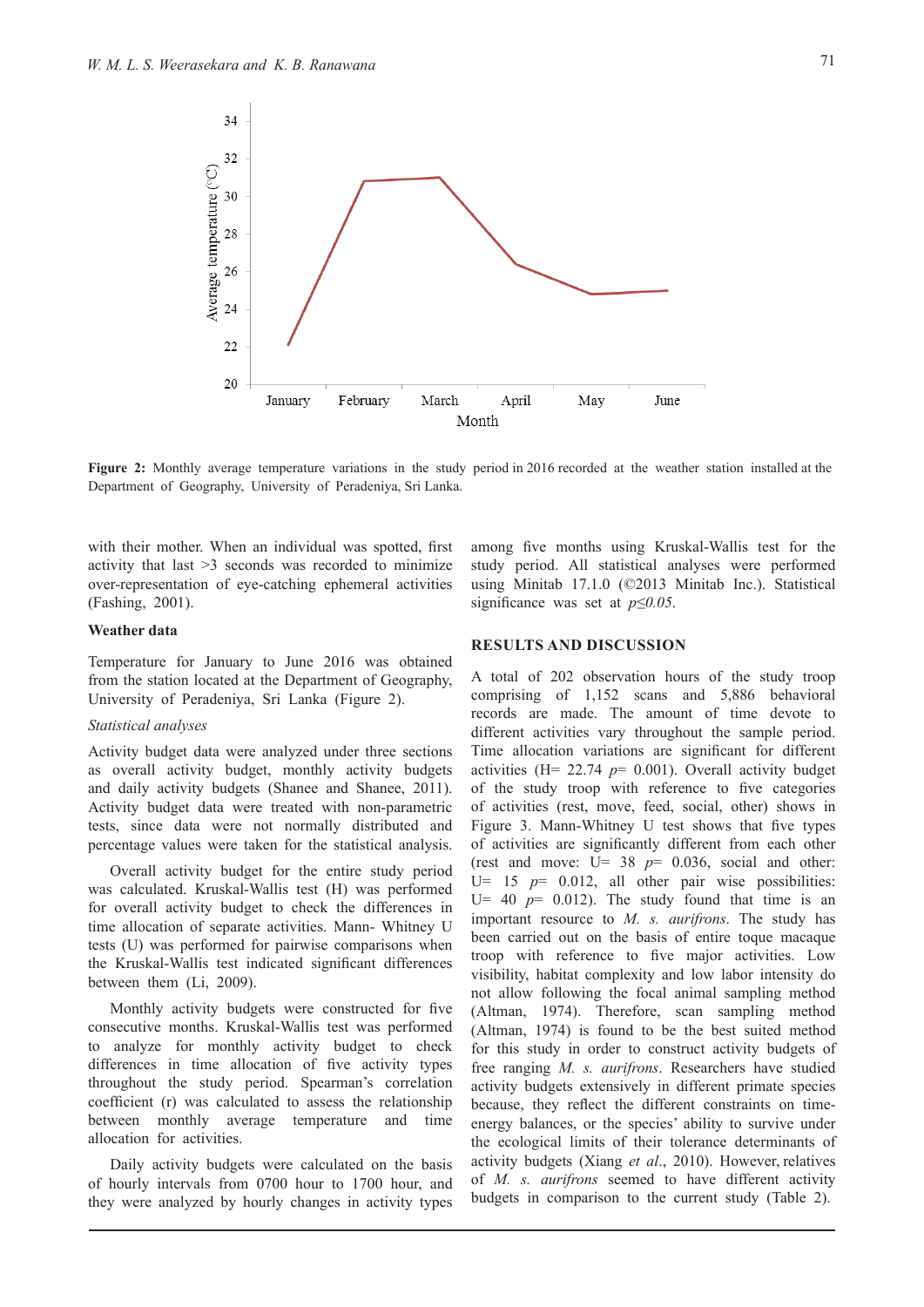

**Figure 3:** Overall activity budget for the study troop with reference to five categories of activities from February to June 2016.

| Macaca species       | Feeding/Foraging<br>$(\%$ time) | <b>Travelling</b><br>$(\%$ time) | Resting/ inactive<br>$(\%$ time) | <b>Source</b>                        |  |  |  |  |
|----------------------|---------------------------------|----------------------------------|----------------------------------|--------------------------------------|--|--|--|--|
| Macaca assamensis    | 40.0                            | 25.0                             | 13.0                             | Sarkar and Srivastava, 2012          |  |  |  |  |
| Macaca fascicularis  | 18.8                            | 20.3                             | 17.1                             | Hambali et al., 2012                 |  |  |  |  |
| M. f. umbrosa        | 36.1                            | 22.4                             | 15.7                             | Rajeshkumar and Raghunathan,<br>2014 |  |  |  |  |
| Macaca fuscata       | 16.0                            | 38.0                             | 32                               | Hanya, 2004                          |  |  |  |  |
| Macaca mulatta       | 36.2                            | 11.0                             | 36.8                             | Jaman and Huffman, 2012              |  |  |  |  |
| Macaca silenus       | 15.0                            | > 50                             | 27                               | Kurup and Kumar, 1993                |  |  |  |  |
| Macaca sinica sinica | $\sim 46.0$                     | $\sim 9.5$                       | $\sim 35.0$                      | Dittus and Ratnayeke, 1989           |  |  |  |  |
| M. s. aurifrons      | 19.6                            | 26.6                             | 32.6                             | Present study                        |  |  |  |  |

**Table 2:** Activity budgets of major activities of some Macaca species.

Monthly activity budget is shown in Figure 4. However, differences in time allocation for activity types in five months are not significant except for other activity category, which includes aggression, vigilant, and self- grooming  $(H= 9.95 \text{ p} = 0.040)$ . Hourly basis daily activity budgets vary within the study period, but resting is the only activity that shows significant difference among months  $(H= 19.16 \text{ p} = 0.024)$ . Average daily activity budget shows that there are two major resting peaks: 0900- 1100 hour and 1300-1500 hour (Figure 5).

Some of macaques show more time allocation for feeding/ foraging while others show more time allocation for travelling. Only *Macaca fuscata* and *M. mulatta* show more time allocation for resting similar to *M. sinica*. Nevertheless, the results obtained indicate that, time allocation for different activities are significant. Feeding, travelling and being vigilant or aggressive have immediate impact on fitness (Korstjens

*et al*, 2010). However, resting reflects not only time which is to be allocated to something more useful, but also time which is needed for recuperation, predator avoidance, digestion and thermoregulation (Herbers, 1981). Therefore, resting is considered as an energy saving state for the benefit of other energy intensive activities. In this aspect, *M. s. aurifrons* spends more time on energy saving for the better functions of other activities including moving to a nutritious food source/resting place, to encounter predators and rival attacks and for successive mating. Grooming and social play are prominent when they were at rest. However, the time allocated for resting seems to be inversely correlated with moving and feeding activities.

Moving is the second most common activity in *M. s. aurifrons*. The study troop was surrounded by plenty of food sources either naturally occurring or human food waste. Macaques' major task is to move to a better quality food source by minimizing the energy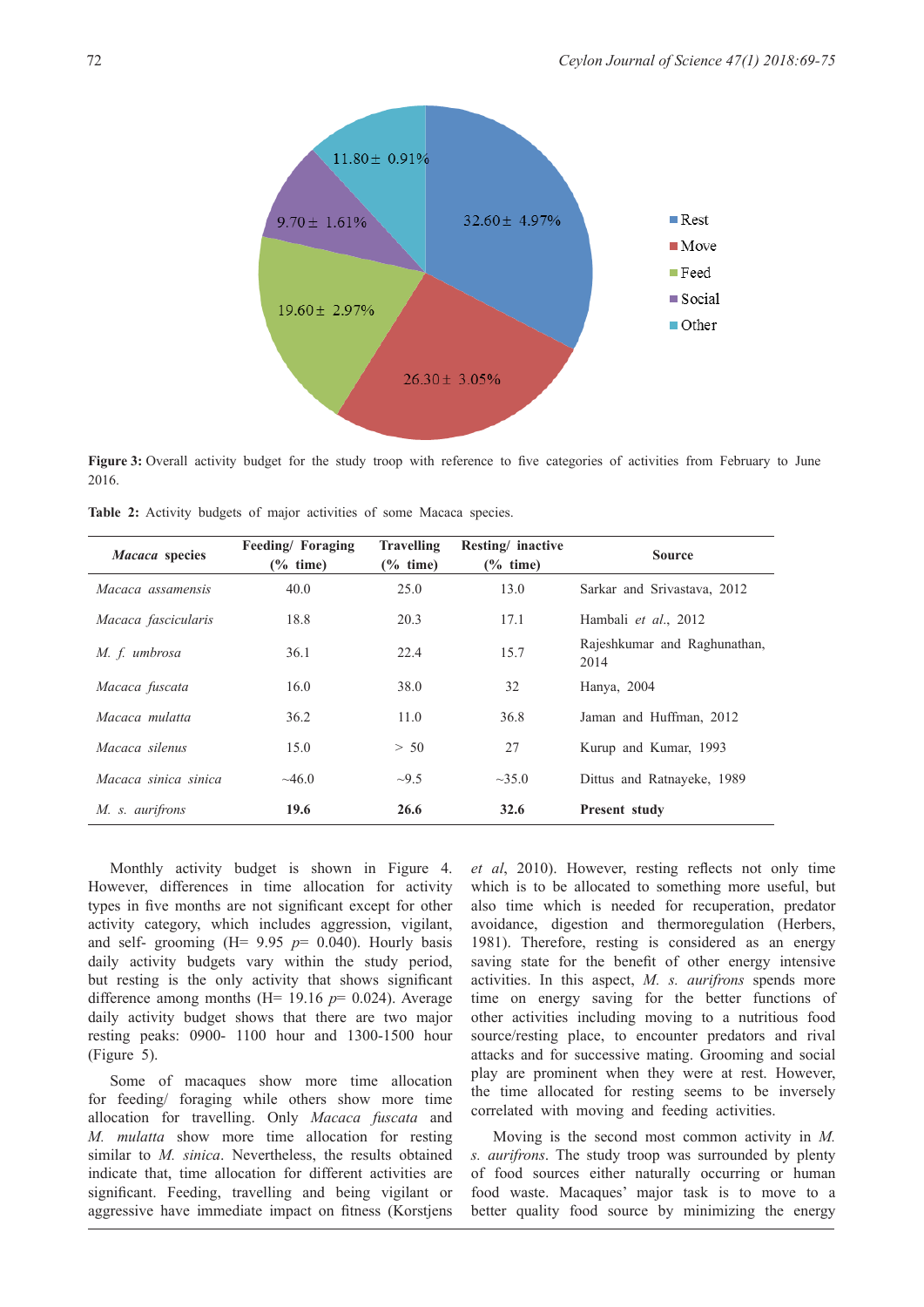

Figure 4: Monthly activity budgets of Macaca sinica aurifrons study troop from February to June 2016. Vertical lines indicate the standard error of the mean (SEM).



Figure 5: Smooth line curve of overall daily activity budget of Macaca sinica aurifrons study troop from February to June 2016.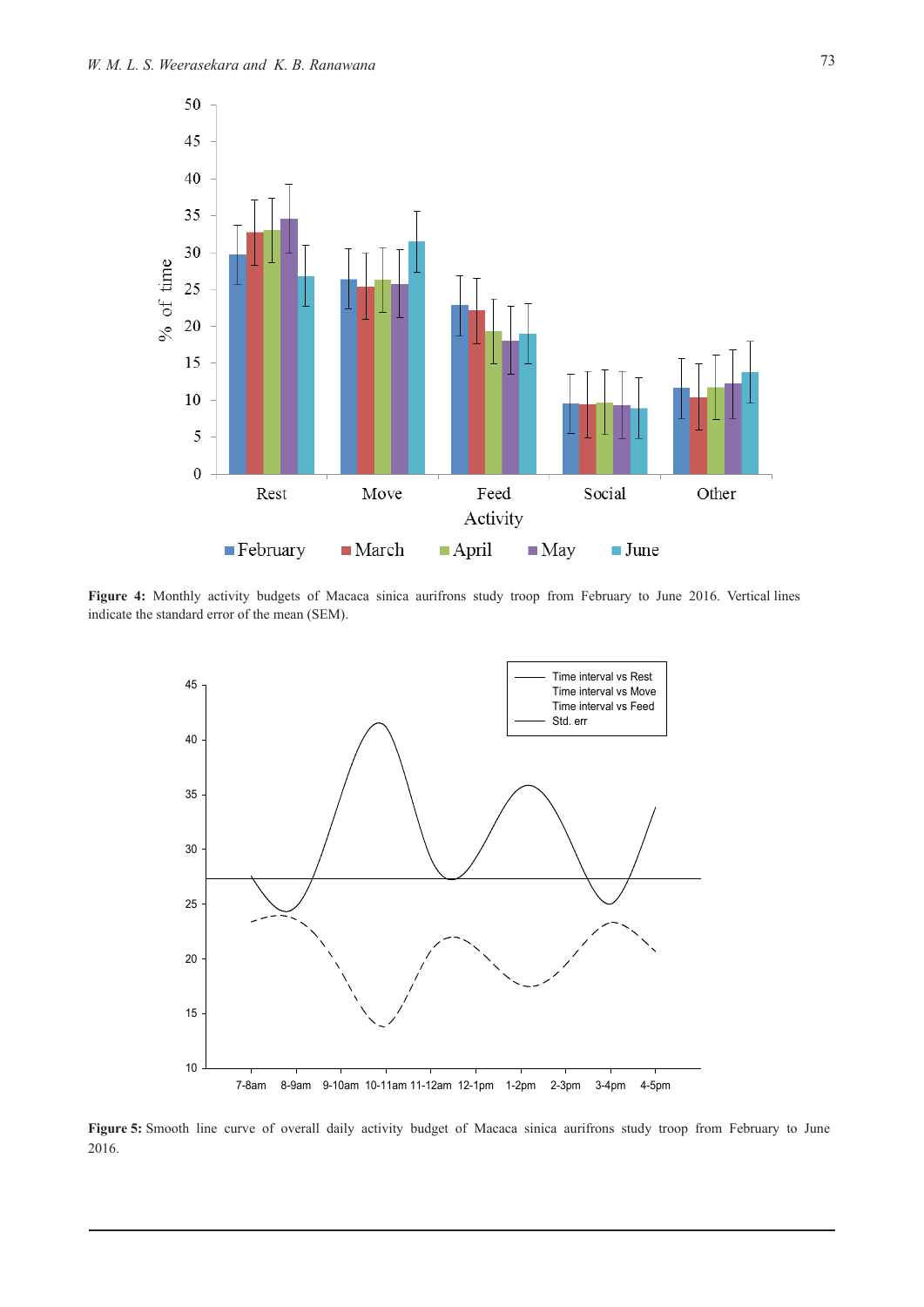| <b>Activity</b> | r        | p     |  |  |  |
|-----------------|----------|-------|--|--|--|
| Rest            | 0.182    | 0.443 |  |  |  |
| Move            | $-0.489$ | 0.029 |  |  |  |
| Feed            | 0.420    | 0.066 |  |  |  |
| Social          | 0.179    | 0.450 |  |  |  |
| Other           | $-0.503$ | 0.024 |  |  |  |

spent for travelling and protection. Therefore, decisions about time allocation have always been at the core of optimal foraging theory. The third highest activity is feeding. Individuals with high social ranks always get the privilege to access most part of the food while others depend on rest of the remaining food or they move to seek unoccupied food sources.

Monthly average temperature shows a significantly negative correlation towards moving and other activities whereas, remaining activities do not significantly correlate (Table 3).

Percentages of time allocation for moving and other activities are reduced due to increased temperature whereas, low temperature causes to increase their time allocation for moving and other activities. However, moving and feeding are considered as energy-consuming activities (Coelho *et al*., 1976), and it is difficult to maintain an energy-conserving (curled) posture during moving as compare to during resting (Korstjens *et al*, 2010). Therefore, macaques alter their moving time only to adjust to fluctuating thermoregulatory costs (Hanya, 2004). High temperatures at midday can cause primates living in the tropics to overheat, so they stay inactive to reduce the level of heat-generating activity (Xiang *et al*., 2010). Similarly, *M. s. aurifrons* decreases the time allocated for moving inversely to the temperature to reduce over-heating for energy conserving purpose. In addition, other activity categories comprise of high energy consuming activities including vigilance and aggression. Thereby, they are negatively correlated with temperature similar to moving. This type of similar behavioral pattern in respect to temperature changes (Xiang *et al*., 2010) are shown by *Macaca fuscata* (Hanya, 2004), *Macaca sylvanus* (Ménard and Vallet, 1997). Moreover, comparing the activity budgets of captive macaques with free ranging wild macaques has been able to assess the management level of captive conditions (Melfi and Feistner, 2002). Thereby, management qualities can be improved in macaque captive centers including zoos. Finally, these qualitative findings are valuable for conservational purposes, since *Macaca sinica* is considered as endangered primate under Global Conservation Status.

## **CONCLUSION**

Moving, vigilance and aggression are high energy consuming activities. Thus, Dusky toque macaques remained inactive or reduced high energy consuming activities during high temperature periods to compensate the thermoregulatory cost. This study suggests that macaques are highly adaptive mammals in reference to changing temperatures, proving their potential behavioral plasticity. In such conditions, macaques are useful as indicator organisms to assess environmental differences such as temperature alterations.

### **ACKOWLEDGEMENTS**

We are indebted to Dr. Rajnish P. Vandercone, Faculty of Applied Science, University of Rajarata for sharing his expertise knowledge in primatology. We would like to thank Dr. Rekha Nilanthi, Faculty of Arts, University of Peradeniya for providing weather data.

# **REFERENCES**

- Altmann, J. (1974). Observational study of behavior: sampling methods. *Behaviour*. **49**: 227-266.
- Cheverud, J.M. and Dittus, W.P.J. (1992). Primate population studies at Polonnaruwa: heritability of body measurements in a natural population of toque macaques (*Macaca sinica*). *American Journal of Primatology*. **27**: 145-156.
- Coelho, A.M., Bramblett, C.A., Quick, L,B. and Bramblett, S.S. (1976). Resource availability and population density in primates: A socio-bioenergetic analysis of the energy budgets of Guatemalan howler and spider monkeys. *Primates*. **17**: 63-80.
- Dittus, W.P.J. and Ratnayeke, S.M. (1989). Individual and social behavioral responses to injury in wild toque macaques (*Macaca Sinica*). *International Journal of Primatology*. **10**: 215-234.
- Dunbar, R.I.M. (1992). Time: A hidden constraint on the behavioral ecology of baboons. *Behavioural Ecology and Sociobiology*. **31**: 35-49.
- Fashing, P.J. (2001). Activity and ranging patterns of Guerezas in the Kakamega forest: Intergroupvariation and implications for intergroup feeding competition. *International Journal of Primatology*. **22**: 549-577.
- Fooden, J. (1979). Taxonomy and evolution of the sinica group of macaques: Species and subspecies accounts of *Macaca sinica*. *Primates*. **20**: 109-140.
- Hambali, K., Ismail, A. and Md-zain, B.M. (2012). Daily activity budget of Long-tailed macaques (*Macaca fascicularis*) in Kuala Selangor Nature Park. *International Journal of Basic & Applied Sciences*. **12**: 47-52.
- Hanya, G. (2004). Seasonal variations in the activity